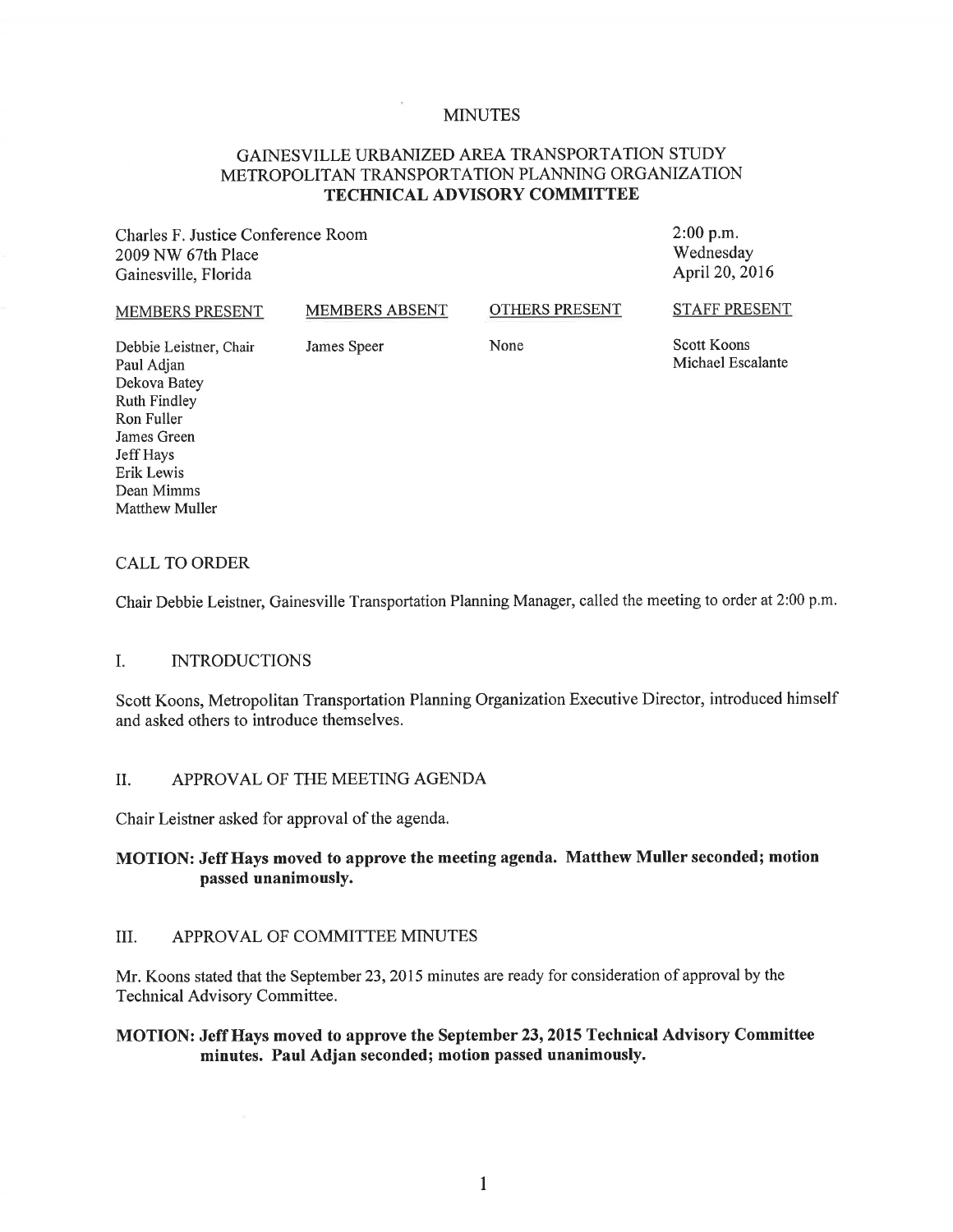#### IV. TRANSPORTATION IMPROVEMENT PROGRAM AMENDMENT - NW 19TH LANE BIKELANE/SIDEW ALK PROJECT

Mr. Koons stated that the Florida Department of Transportation has requested an amendment to the Transportation Improvement Program to add preliminary engineering to the NW 19th Lane Bikelane/ Sidewalk Project in Fiscal Year 2015-16. He discussed the amendment and answered questions.

## MOTION: James Green moved to recommend that the Metropolitan Transportation Planning Organization amend the Fiscal Year 2015-16 Transportation Improvement Program to add preliminary engineering to the NW 19th Lane Bikelane/Sidewalk Project in Fiscal Year 2015-16. Jeff Hays seconded; motion passed unanimously.

## V. UNIFIED PLANNING WORK PROGRAM

Mr. Koons stated that the Metropolitan Transportation Planning Organization is required to adopt a Unified Planning Work Program. He said that this program identifies the planning activities for a twoyear cycle. He reported that the Unified Planning Work Program has been reformatted to comply with the Fixing America's Surface Transportation Act and Florida Department of Transportation requirements.

Mr. Matthew Muller, Regional Transit System Chief Transit Planner, discussed Section 5305(d) funding.

## MOTION: Ron Fuller moved to recommend that the Metropolitan Transportation Planning Organization approve the Fiscal Years 2017 and 2018 Unified Planning Work Program with administrative changes as requested by the Florida Department of Transportation. Dean Mimms seconded; motion passed unanimously.

## MOTION: Matthew Muller moved to discuss at a later date an alternative to the Transit Ridership Report. Jeff Hays seconded; motion passed unanimously.

## VI. TRANSIT RIDERSHIP REPORT

Mr. Koons stated that the each year the Transit Ridership Monitoring Report is updated. He discussed the Transit Ridership Monitoring Report and answered questions.

## MOTION: Jeff Hays moved to recommend that the Metropolitan Transportation Planning Organization accept the Transit Ridership Monitoring Report - 2015 as a completed <sup>p</sup>lanning document. Ron Fuller seconded; motion passed unanimously.

## VII. SAFE ROUTES TO SCHOOL APPLICATION

Michael Escalante, Senior Planner, stated that the City of Gainesville submitted a Safe Routes to School application to the Florida Department of Transportation. He said that the application was for construction of a sidewalk along the south perimeter of Metcalfe Elementary School. He and Chair Leistner discussed the application and answered questions.

## MOTION: Jeff Hays moved to recommend that the Metropolitan Transportation Planning Organization ratify staff support of the City of Gainesville Safe Routes to School application submission. Dekova Batey seconded; motion passed unanimously.